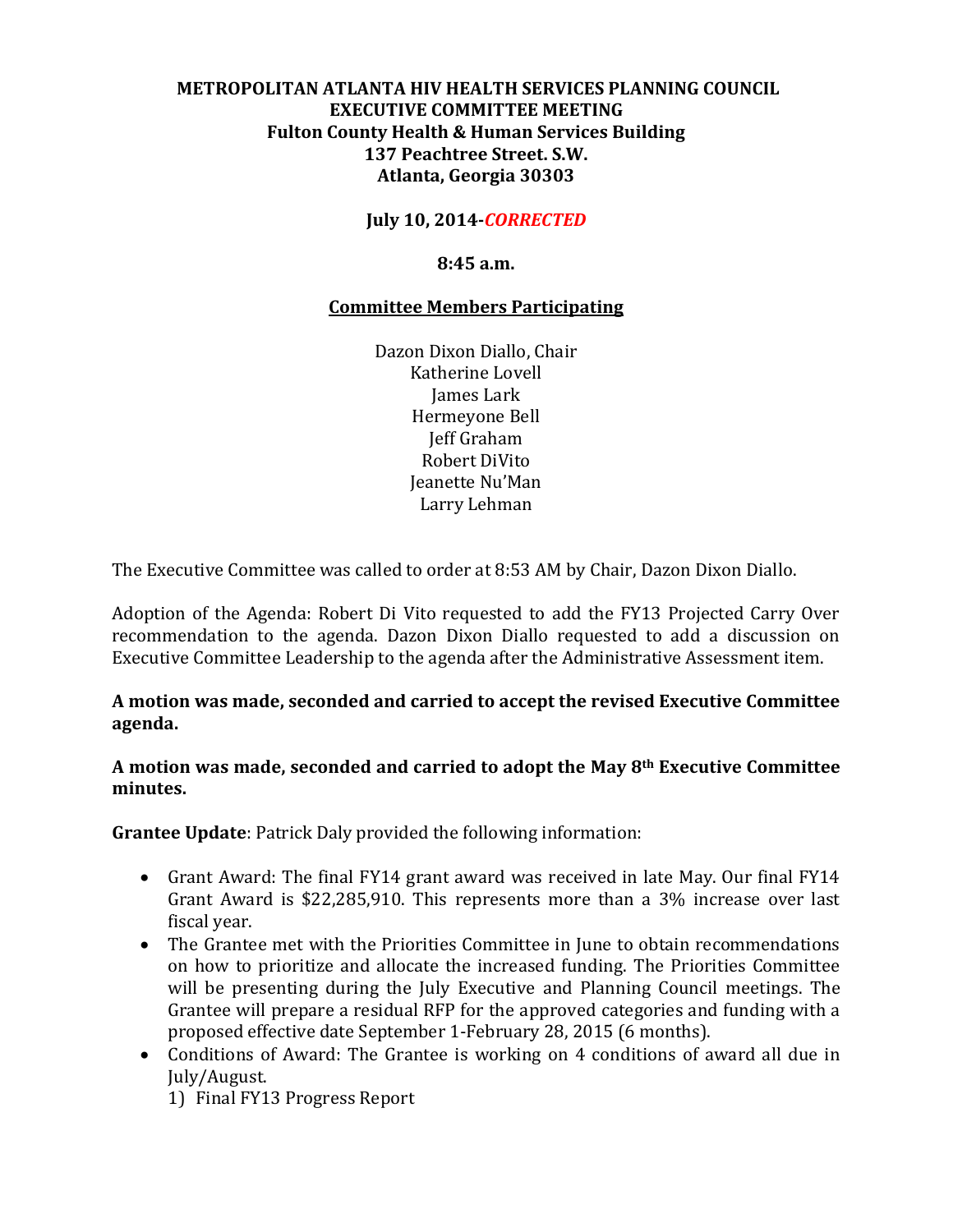- 2) FY14 Program Term Report
- 3) FY14 MAI Annual Plan
- 4) FY13 Final expenditures and FFR, including Carry Over request.
- Fiscal Year 2015 Grant Application: HRSA issued the guidance and the grant application will be due September 19. This is earlier than in previous years when the application had been due in October.
- Health Insurance Program: Premium assistance is currently available through the Part B HICP. The Grantee will be releasing a Request for Proposals to currently funded providers as we have identified a mechanism to assist clients with medication co-insurance payments.
- Yukiko Tani, the HRSA Project Officer assigned to the Atlanta EMA, has retired. Her supervisor, Cole Gbolahan, is also leaving HRSA. Mark Peppler has been assigned as our Interim Project Officer.

**Planning Council Staff Update:** Sandra Vincent provided the following information:

- To ensure that the distinction between Grantee and Planning Council roles is clear, new and/or revised policies are being developed. One example is the mileage reimbursement policy for consumer participants that will clarify the requirements for reimbursement.
- Consumer Concerns Resolution: The HOPWA Committee met and discussed the concerns about housing conditions brought to our attention by the Consumer Caucus on behalf of several clients. John Warchol, an attorney with Atlanta Legal Aid, was present and has agreed to meet with the Consumer Caucus to continue the discussion. He also clarified a misconception that Atlanta Legal Aid could not provide assistance due to a perceived conflict of interest as Atlanta Legal Aid receives Ryan White Part A funding.
- There have been some resignations within the Planning Council. These vacancies will need to be addressed by the Membership Committee in order to fully comply with the statutory requirements. Membership recruitment for the next Planning Council year is slated to begin in July, and an online application is expected to be available soon.
- The Planning Council currently does not have a Memorandum of Understanding with the Grantee. Per the Ryan White Part A Program guidelines there should be an MOU between the Grantee and Planning Council.
- Training and Communication continue to be areas of concern that the Planning Council is addressing. There has been a soft launch of the Planning Council Facebook and Twitter social media sites.
	- o Facebook: www.facebook.com/mahhspc
	- o Twitter: @mahhspc

It was suggested that LinkedIn might also be another appropriate social media avenue.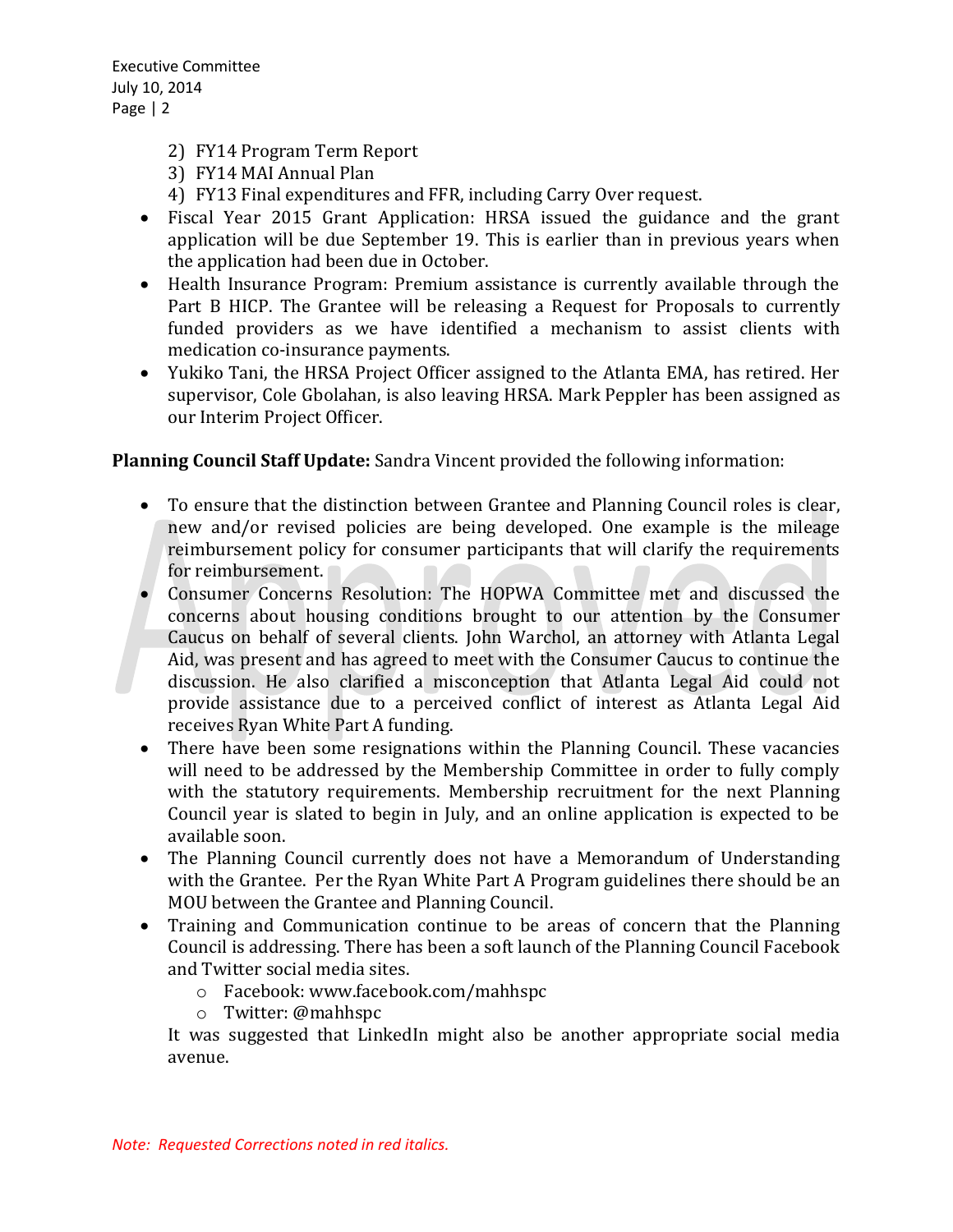# **Priorities Committee-Action Item**

Robert DiVito, Priorities Committee Chair, presented several recommendations to the Executive Committee. The Priorities Committee convened on June 11 and June 16, 2014. There were three primary tasks:

- Fiscal Year 2014: The Priorities Committee met to finalize the FY14 allocations after the Grantee received the final award.
- Fiscal Year 2013 Projected Carry Over: The Priorities Committee discussed the projected FY13 carry over funds and made recommendations on allocations.
- Fiscal Year 2015: The Priorities Committee met to recommend service category rankings and allocations for FY15.

**A motion was made and seconded to accept the 4 recommendations for Final FY14 funding allocations and FY13 Projected Carry Over funding allocations as presented by the Priorities Committee. The recommendations are as follows:**

- Final FY 2014 Funding Allocations
	- o A motion was made, seconded and unanimously approved to adopt the Priority Service Category funding allocations as the final FY 2014 recommendations
	- o A motion was made, seconded and unanimously approved to direct grantee to allocate any funding not allocated during the second outside review committee to the State ADAP
- Carry Over FY 2013 Funding Allocations
	- o A motion was made, seconded and unanimously approved to adopt the Priority Service Category funding allocations as the Carry Over FY 2013 recommendations
	- o A motion was made, seconded and unanimously approved to direct grantee to allocate any funding not allocated during the outside review committee to the State ADAP

# **The motion carried unanimously.**

**A motion was made and seconded to extend the Executive Committee meeting until 10:30. The motion carried unanimously.**

**A motion was made and seconded to accept the 4 recommendations for FY15 rankings and funding allocations. Each recommendation will be made separately to the Planning Council. The recommendations are as follows:**

- A motion was made, seconded and approved to move HIP to ranking #4 from #7 and moving all other categories down by 1 from the FY 2014 rankings
- A motion was made, seconded and unanimously approved to use the FY 2014 final funding award in the amount of \$22,285,910 as the FY 2015 projected award
- A motion was made, seconded and approved to adopt the Priority Service Category funding allocations for FY 2015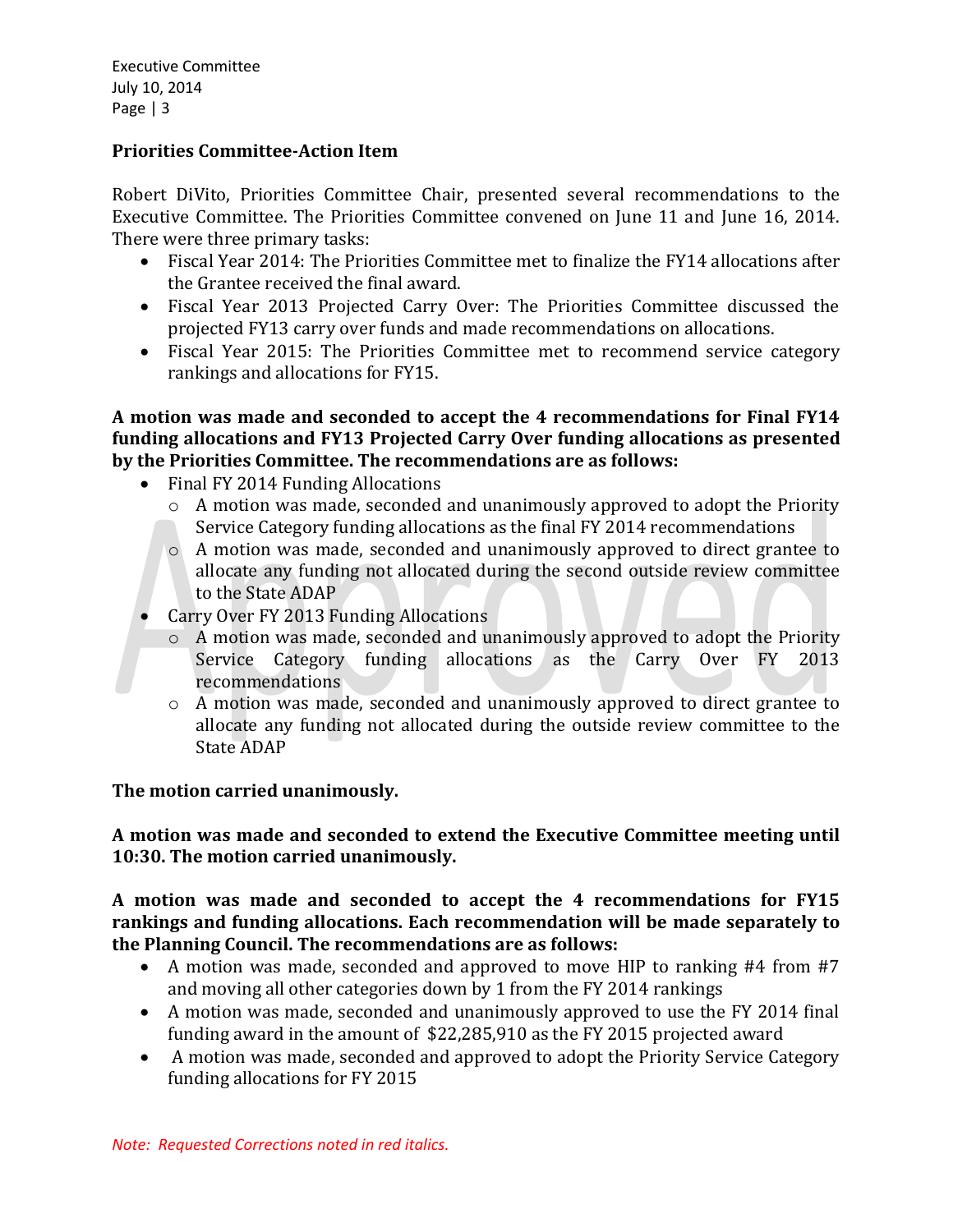- o If the **actual** award is **less** than the estimated award: Use the percentages of funding allocations per category for a decrease of \$1 - \$250,000
- o Priorities Committee reconvenes to consider additional recommendations to the Planning Council if the decrease is >=\$250,001
- o If the **actual** award is **more** than the estimated award: Use the percentages of funding allocations per category for an increase of \$1 - \$500,000
- o Priorities Committee reconvenes to consider additional recommendations to the Planning Council for the funding if the increase is >=\$500,001
- A motion was made, seconded and unanimously approved to maintain the FY 2014 Directives as the FY 2015 Directives. The Directives are:

| AIDS Pharmaceutical<br><b>Assistance</b>          | Any unallocated dollars remaining in this category during the Outside Review<br>Process may be moved to the Primary Care category for Primary Care medications                                                                                                                                                         |
|---------------------------------------------------|------------------------------------------------------------------------------------------------------------------------------------------------------------------------------------------------------------------------------------------------------------------------------------------------------------------------|
| <b>Mental</b><br><b>Health/Substance</b><br>Abuse | Due to the inter-relationship between MH and SA, funds may be moved between<br>categories, IF all approved services have been funded at some level under the<br>Priority Category. Example: if all initiatives under MH have been at least partially<br>funded, remaining MH funds may be moved to fund SA initiatives |
| <b>Support Services</b>                           | Individual SS categories must be funded at a level no less than 50%; if funding<br>remains above 50% and Outside Review Committee did not approve additional<br>applicants/services; then funding may be moved to other SS categories                                                                                  |

# **The motion carried unanimously.**

**A motion was made and seconded to allow the Grantee discretion to move funds across priority categories for the agency(ies) awarded Health Insurance Premium funding to allow agencies to begin providing medication co-insurance payment assistance once these funds have been awarded through a residual Request For Proposals.**

# **The motion carried unanimously.**

**Fiscal Year 2013 Annual Administrative Assessment:** The Evaluation Committee completed the FY13 Annual Administrative Assessment of the Grantee's ability to rapidly disperse funding. The Evaluation Committee Chair was unable to present at today's Executive Committee, and Sandra Vincent presented the summary report and data. There were no findings. The report will be presented to the Planning Council.

**Planning Council Leadership:** Dazon Dixon Diallo facilitated a brief discussion on Planning Council Leadership and surveyed current Executive Committee members to identify those individuals who are interested in continuing to serve as Committee Chairs. *All members present agreed to serve for another term. The Membership Committee and Priorities Committee will require new appointments due to Committee Chairs not returning. Dazon* will initiate the process to appoint Committee Chairs and Planning Council Vice-Chairs for the next Planning Council year in accordance with currently established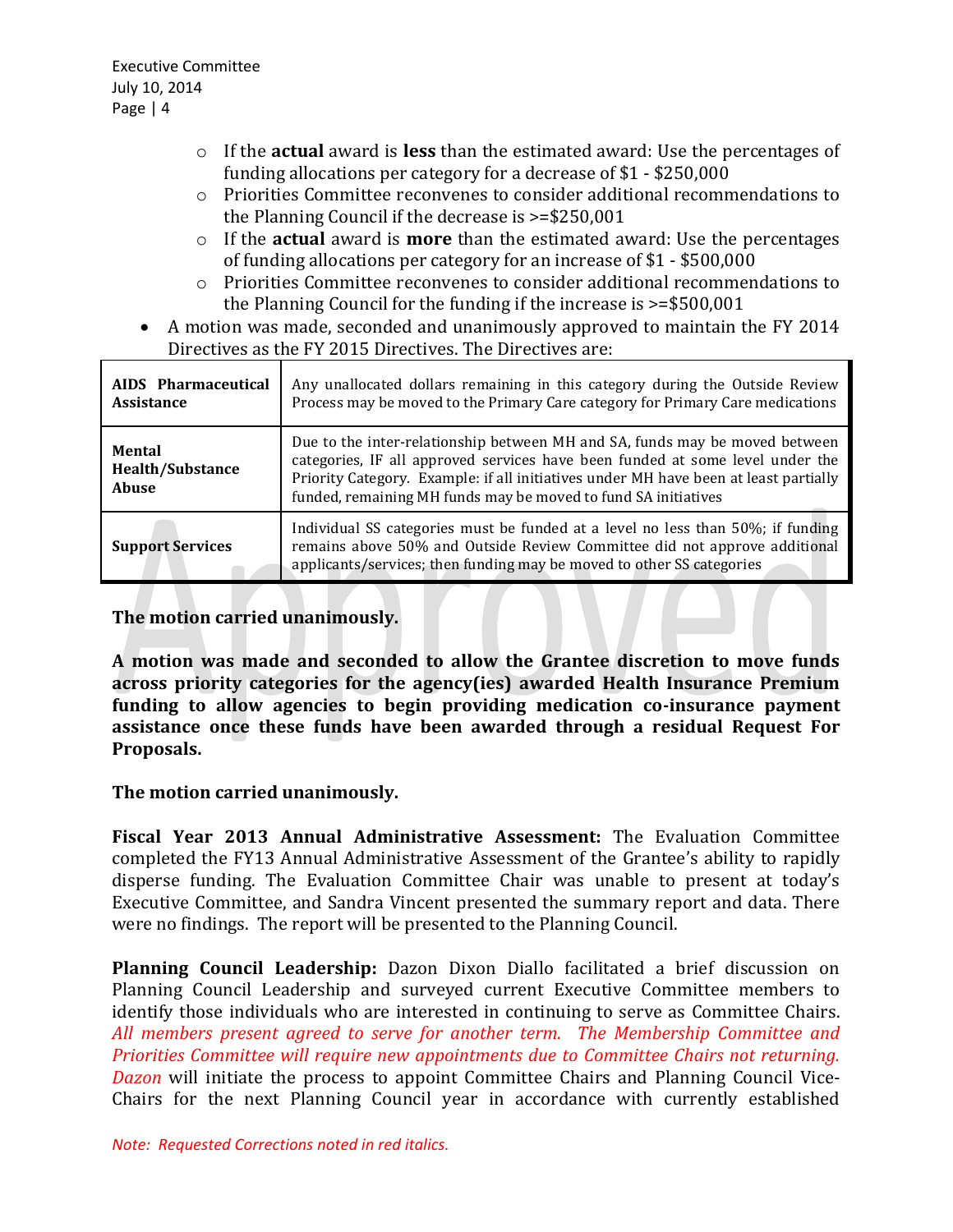processes. This process will also address anticipated vacancies. A discussion regarding the draft Planning Council By-Laws was also held and how these proposed revisions may guide future appointments.

### **Committee Updates:**

**Assessment Committee:** Jeanette Nu'Man—The Assessment Committee is working with SEATEC on the Consumer Survey. In August, they will look at service related items. They expect to complete the survey in November or December with an early 2015 launch.

**Comprehensive Planning Committee:** Katherine Lovell—The Comprehensive Plan Committee is interested in working with the Agencies and Grantee to examine the recommendations from the Assessment Committee regarding disparities. The Comprehensive Planning Committee Chair will summarize their request and submit to the Planning Council Chair and Grantee.

**HOPWA**: James Lark—The HOPWA Committee met on June 19 and discussed the client concerns brought forth by the Consumer Caucus. Representatives from the City of Atlanta (HOPWA Grantee) were present to hear the concerns. A discussion was also held on the role and next steps for the Committee, and they include:

- Serving as a bridge to formally communicate issues to the HOPWA Grantee
- Preparing a Standard Operating Procedure and Purpose statement for the Committee to clearly define its role
- Consider changing the name to "Housing Committee"
- Recommend redefining the Committee's role to the Council Procedures Committee

**Council Procedures Committee: Larry Lehman—**Draft revisions to the By-Laws have been completed and the Committee hopes to present to the Planning Council in August.

**Membership Committee**: Sandra Vincent reported that recruitment for the next Planning Council year will begin at the end of July.

**Public Policy Committee:** Jeff Graham—The Committee is interested in broad discussion around Housing issues, including addressing stigma. There are significant concerns about housing conditions in some communities as reported by clients, the challenges providers have in contracting with new communities and grievance processes.

The Committee will also begin examining network adequacy for Insurance Plans.

**Priorities Committee**: Robert DiVito—No additional report.

**Quality Management:** No Report.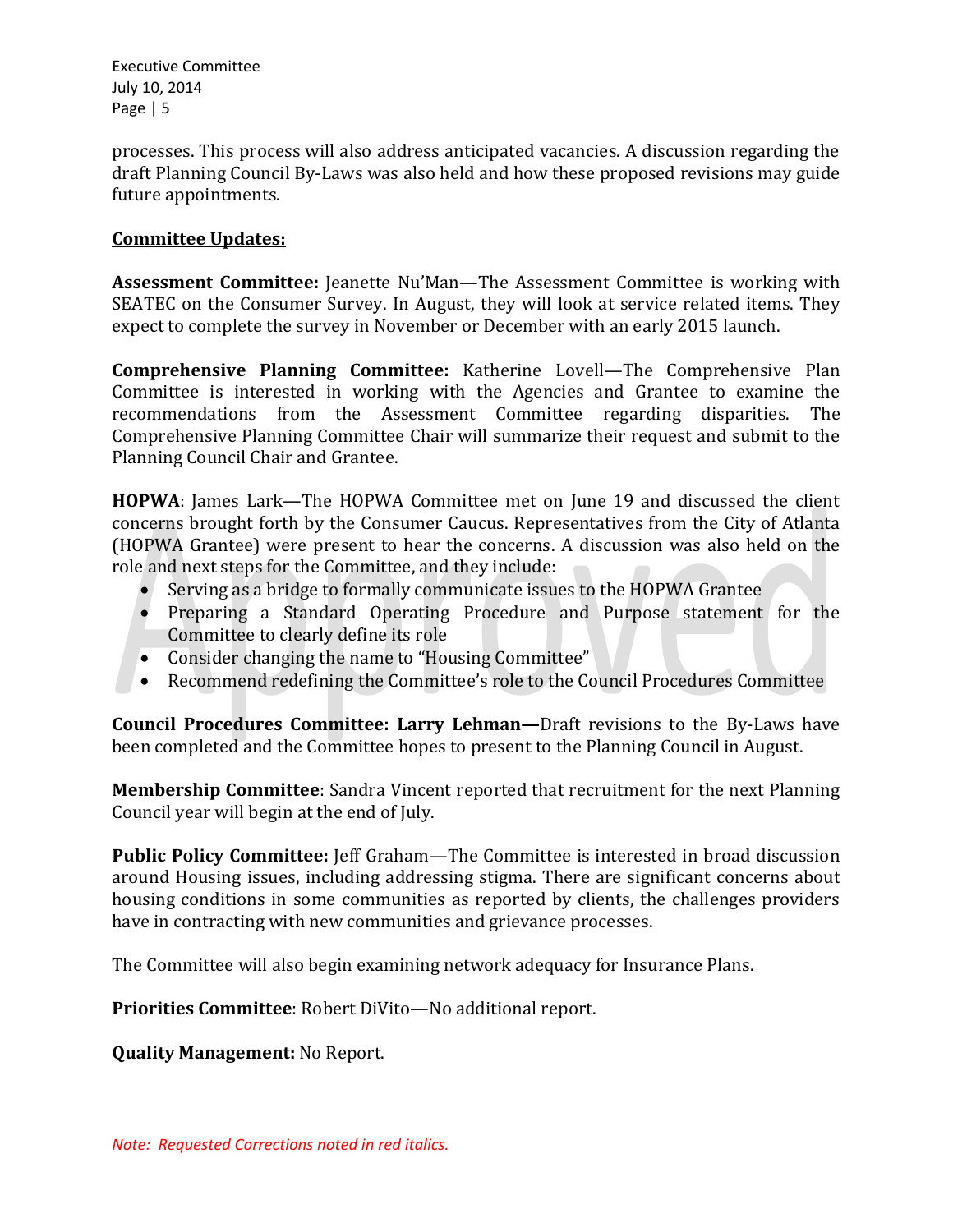**The Executive Committee reviewed, modified and approved the July 17th Planning Council agenda. A motion was made and seconded to extend the Planning Council meeting to 11:00 AM. The motion carried.**

The meeting was adjourned at 11:00 AM.

\_\_\_\_\_\_\_\_\_\_\_\_\_\_\_\_\_\_\_\_\_\_\_\_\_\_\_\_\_\_\_\_\_\_\_\_\_\_\_\_\_\_\_\_\_\_\_\_\_\_\_\_\_\_\_\_\_\_\_\_\_\_\_\_\_\_\_\_\_\_\_\_\_\_\_\_\_\_\_\_\_\_\_\_

 **Meeting Date: July 10, 2014 Minutes Reviewed: August 14, 2014\* Minutes Approval Date: September 11, 2014**

 **Attested By:**



**Dazon Dixon-Diallo**

*Note: Requested Corrections noted in red italics.*